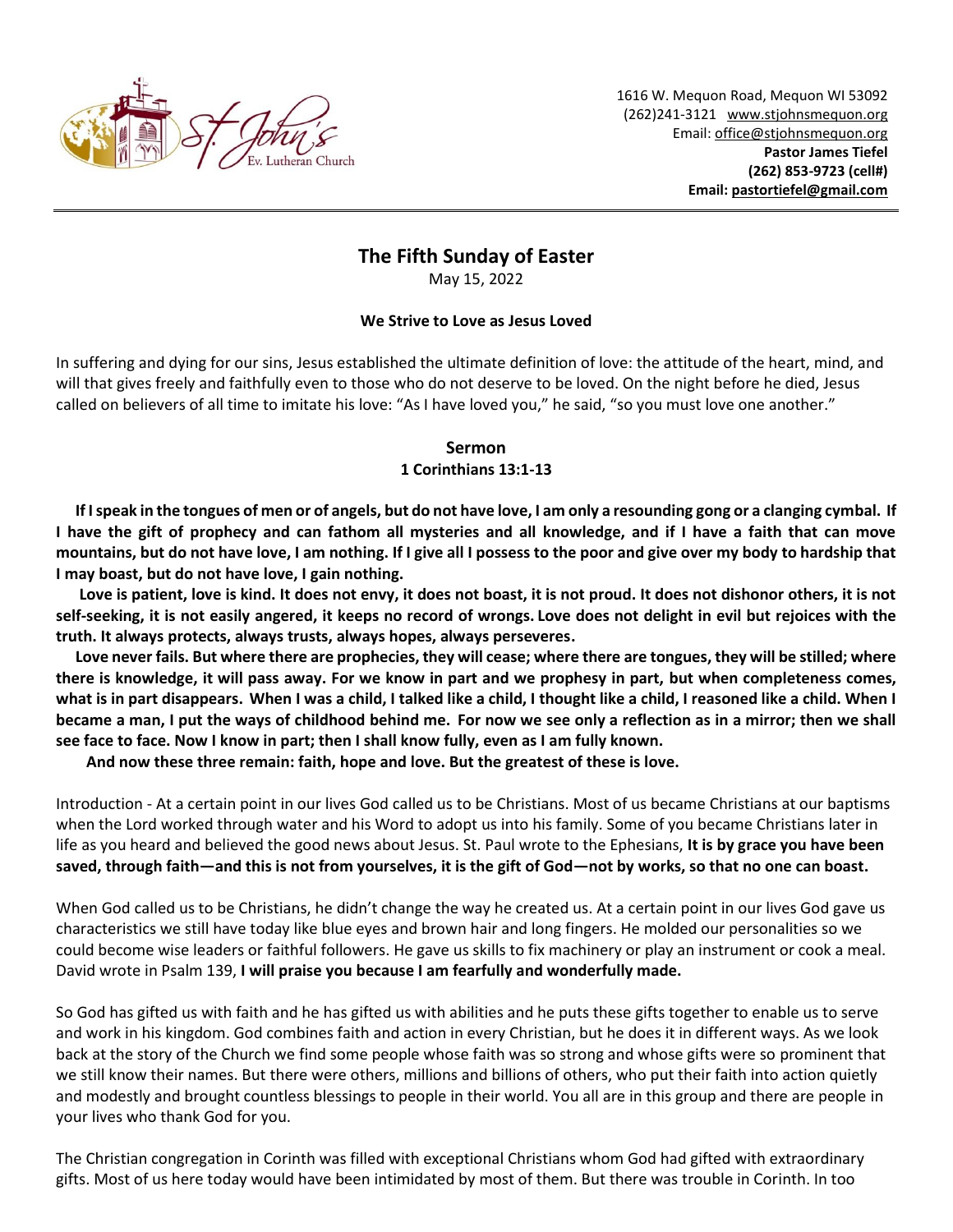many cases strong faith had turned into arrogance and impressive actions had become divisive. St. Paul was impressed by their faith and he found value in their actions, but he needed to clarify and teach. And that's what he does in the Second Reading for today from his First Letter to the Corinthians.

The faith we have in our hearts is a gift that comes from God. The skills and abilities we use in the Church are gifts that come from God. As he explained to the believers in Corinth, so St. Paul explains to us this morning that… **The Greatest of God's Gifts is Love**

1. Corinth was one of the great cities of Greece. It was a city of commerce and culture, probably a lot like our large cities today. Paul preached in Corinth for over a year on his second missionary journey and was instrumental in starting the Christian congregation there. The congregation had a solid spiritual reputation and church members had all kinds of gifts. But things changed. Paul began receiving alarming reports that the congregation was plagued by problems. Members with special gifts thought they were better than people without those gifts. Members with theological insights came up with doctrinal interpretations that went against the gospel. These were intelligent and prosperous people, but they were using God's gifts to divide the congregation rather than to grow it. For all their gifts they had forgotten about the gift of love.

It was time to teach and Paul made himself the example. **If I speak in the tongues of men or of angels, but do not have love, I am only a resounding gong or a clanging cymbal.** Speaking in tongues was one of the most extraordinary gifts in the early church and not everyone had the gift. In some cases it was the ability to speak in foreign languages without training, like the apostles did on Pentecost. In other cases it was ecstatic praise and prayer at times of high emotion. But without love, Paul wrote, this kind of speaking is nothing but noise. **If I have the gift of prophecy and can fathom all mysteries and all knowledge, and if I have a faith that can move mountains, but do not have love, I am nothing.** If God gives me the gift to assess the future, or the gift to dig into the depths of his love or the gift to understand everything he says in his Word or if the Spirit has given me a faith so strong and so firm that I can solve every problem and withstand every attack—without love all of these gifts slide and slink away. **If I give all I possess to the poor and give over my body to hardship that I may boast, but do not have love, I gain nothing.** To give generously is a gift from God; to give cheerfully is a greater gift. To give everything I have is an even greater gift. To give my body to hardship for the sake of the gospel is almost an indescribable gift—and it's a gift that St. Paul actually had. But without love, Paul writes, even these gifts have no value and no worth.

If I do not have love…if I do not have love…if I do not have love. Paul rings this phrase like a tolling bell at a funeral. All of God's gifts dissolve if I do not have love. But now turn it around. If I have love, then all of God's gifts to me become splendid and spectacular. Every one of us in the church today has been gifted by God in some way. I can't begin to mention them all or even give examples; it would take all day. Some of us have gifts that everyone can see; some of us have gifts that only God can see. But every gift God gives becomes exceptional and extraordinary in God's sight when he gives us his greatest gift, the gift of love.

2. Finding a definition for love is a little like playing The Price Is Right. You get three choices; two of them are klunkers and one of them is the real deal. So behind door Number 1 is the love of passion: sexual passion or war passion. Behind door Number 2 is the love of friendship: I love you because you love me. God's definition of love is behind door Number 3: In God's view, love is a spiritual and intellectual mindset which loves others as much as and even more than we love ourselves. God's concept of love is that we love people even when they don't deserve to be loved. This is exactly the kind of love Jesus shows to us. **Even though Jesus was in very nature God, he made himself nothing by taking the very nature of a servant. He humbled himself** so he could stand in our place to free us from sin and death and hell. Jesus said in the Gospel for today, **As I have loved you, so you must love one another.** Love is the greatest of God's gifts **to** us because it imitates the greatness of God's love **for** us.

Paul puts this in practical terms. I'm going to read what Paul wrote and then pause after each phrase so we can think about what these words mean in our everyday lives. **Love is patient, love is kind. It does not envy, it does not boast, it is not proud. It does not dishonor others, it is not self-seeking, it is not easily angered, it keeps no record of wrongs.**